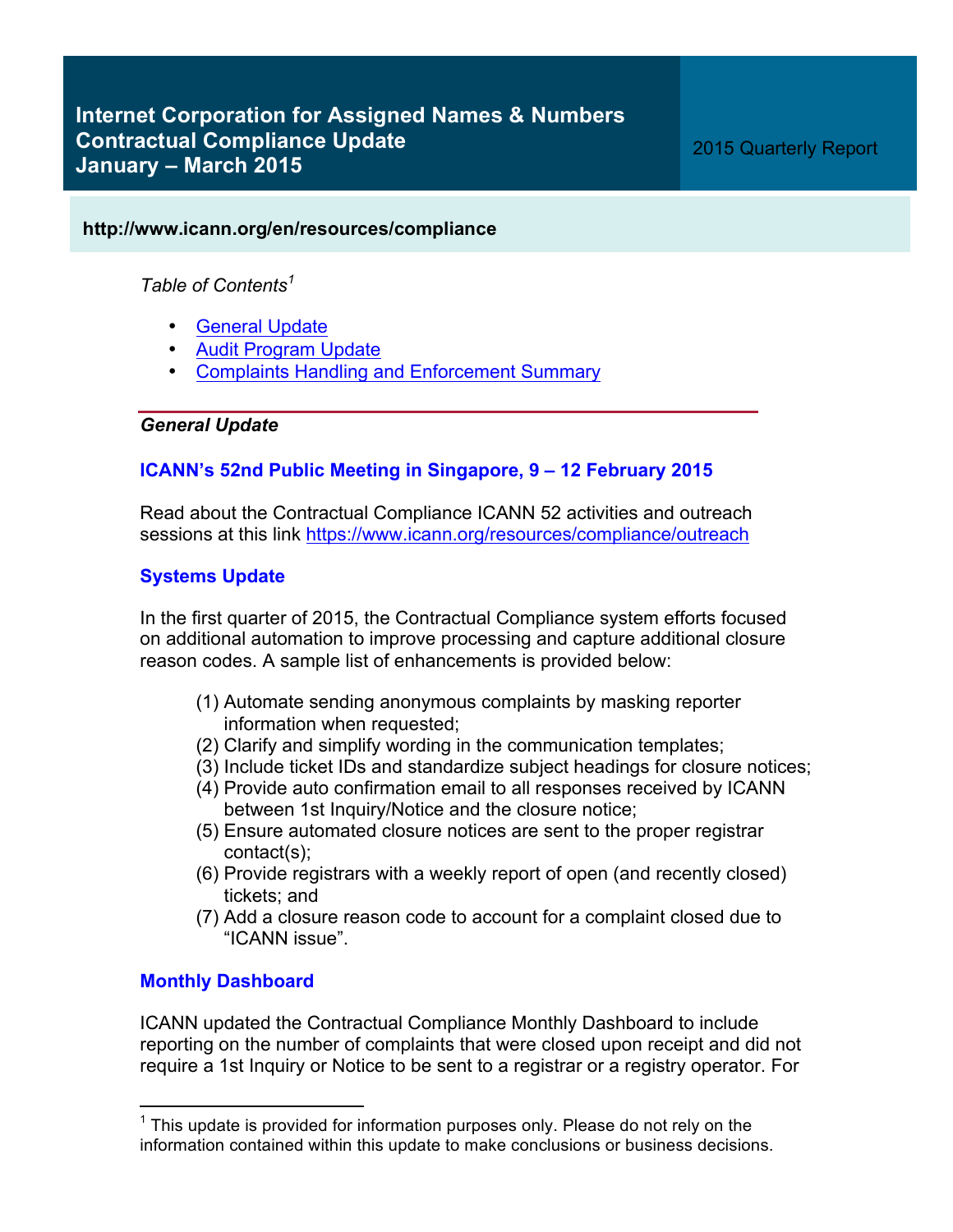example, in February 2015, the Whois Inaccuracy complaint type had a total of 1901 complaints; of those, ICANN closed 1004 complaints that did not require a 1st Inquiry or Notice to be sent to the registrar. A complaint may be closed before a 1st Inquiry or Notice is sent to the registrar or registry because, among other things, the complaint is either not valid, or it has been determined that the registrar or registry already addressed the issue. Please refer to the ICANN 52 Contractual Compliance Update for closure reasons at this link https://www.icann.org/resources/compliance/outreach.

Please visit https://features.icann.org/compliance/dashboard/010215/report for the monthly dashboard.

#### **Regional News**

This past quarter, ICANN Contractual Compliance participated in several events in Europe, Middle East and Africa, and one event in the Asia Pacific region.

On 27 January 2015, ICANN hosted a webinar for the ICANN-accredited registrars in Europe, Middle East and Africa. The focus was on ICANN policy changes for 2015 as it relates to Inter-Registrar Transfer Policy, Additional Whois Information Policy and Uniform Domain-Name Dispute Resolution Policy.

On 18 March 2015, ICANN's Contractual Compliance team attended the Africa Focus webinar on the ICANN Accreditation Process organized by ICANN's Global Stakeholder Engagement (GSE) Africa team. Registrar and Registry Services conducted an outreach session and answered questions from potential applicants from Africa.

On 26 March 2015, ICANN's Contractual Compliance team met with a Generic Names Supporting Organization (GNSO) Council member representing the Noncommercial Users Constituency (NCUC) to address questions related to the Contractual Compliance Global Model and its implementation across the three hubs.

On 9 April 2015, ICANN's Contractual Compliance team members attended the Asia-Pacific Regional At-Large Organization (APRALO-APAC) Webinar: "What Are IDNs And What Does It Mean To You?" This webinar focused on the efforts currently underway by ICANN to inform and educate stakeholders on the importance and global acceptance of Internationalized Domain Names (IDNs).

#### **Registrar Update**

#### **Whois Accuracy Reporting System (ARS)**

The Whois ARS is a framework for conducting repeatable assessments of Whois accuracy over time and publicly reporting the findings.

As reported in the Contractual Compliance Update for December 2014, ICANN's Contractual Compliance team began efforts to review and test the data provided from the Whois ARS pilot. This included reviewing over 7000 records identified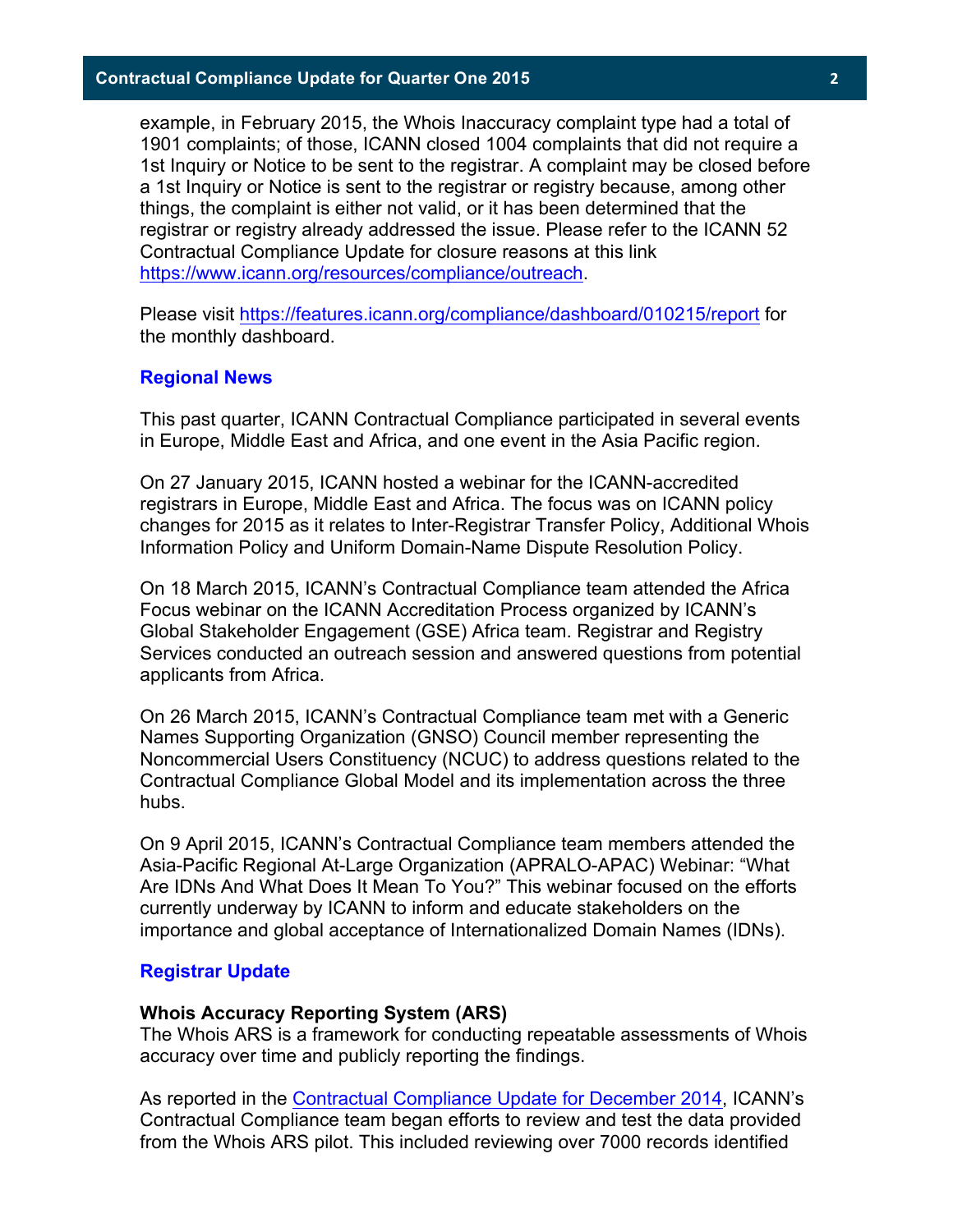as inaccurate by the Whois ARS Pilot, following up with vendors to clarify information in the report, sending notices to impacted registrars and discussions with registrars. On-going feedback is provided to the Whois ARS team to assist with improving the Whois ARS moving forward.

#### **Transfer Emergency Action Contact (TEAC)**

Recently, ICANN noticed an increase in TEAC activity. Section 4 of the Inter-Registrar Transfer Policy established the TEAC to help prevent and assist in the unauthorized loss of domain names affecting registrants. Some of the issues were: (1) responding within four hours, although final resolution of the incident may take longer; (2) the TEAC email address and telephone number were the same as the transfer contact; (3) the TEAC was not monitored 24/7 by a human representative; or (4) TEAC responses were not timely and did not provide the requested information to the losing registrar.

#### **Abuse Report Handling Requirements**

During the first quarter of 2015, the Contractual Compliance team has continued to engage in discussions with registrars and various community constituencies regarding the abuse report handling requirements under Section 3.18 of the 2013 Registrar Accreditation Agreement, including at ICANN 52 and during one-onone sessions with these parties. Please refer to the ICANN 52 Contractual Compliance Update, slides 7-9, for details on these requirements.

#### **Registry Update**

#### **Annual Certification Update**

A Registry Operator, or Registry Related Party (as defined in Specification 9 of the registry agreement) that also operates as a provider of registrar or registrarreseller services, must submit an annual certification of compliance with Specification 9 by 20 January of each calendar year. Likewise, registries with dot Brand status (Specification 13), and those to which ICANN granted an exemption to the code of conduct, must submit annual certifications attesting their continued meeting of the requirements for either status granted.

ICANN checked that the registries that should have submitted certifications did so, and that the certifications submitted complied with the minimum requirements.

Common deficiencies noted, among others, were the following: (1) the signatory of the annual certification not being an executive officer of the Registry operator; and (2) failing to make the required submission under the premise that it is only due if the gTLD is delegated into the root zone. ICANN reminds the stakeholders that the obligations of the Code of Conduct arise upon signing the registry agreement.

#### **Abuse Contact Monitoring Effort**

ICANN continued its proactive monitoring of the abuse contact information that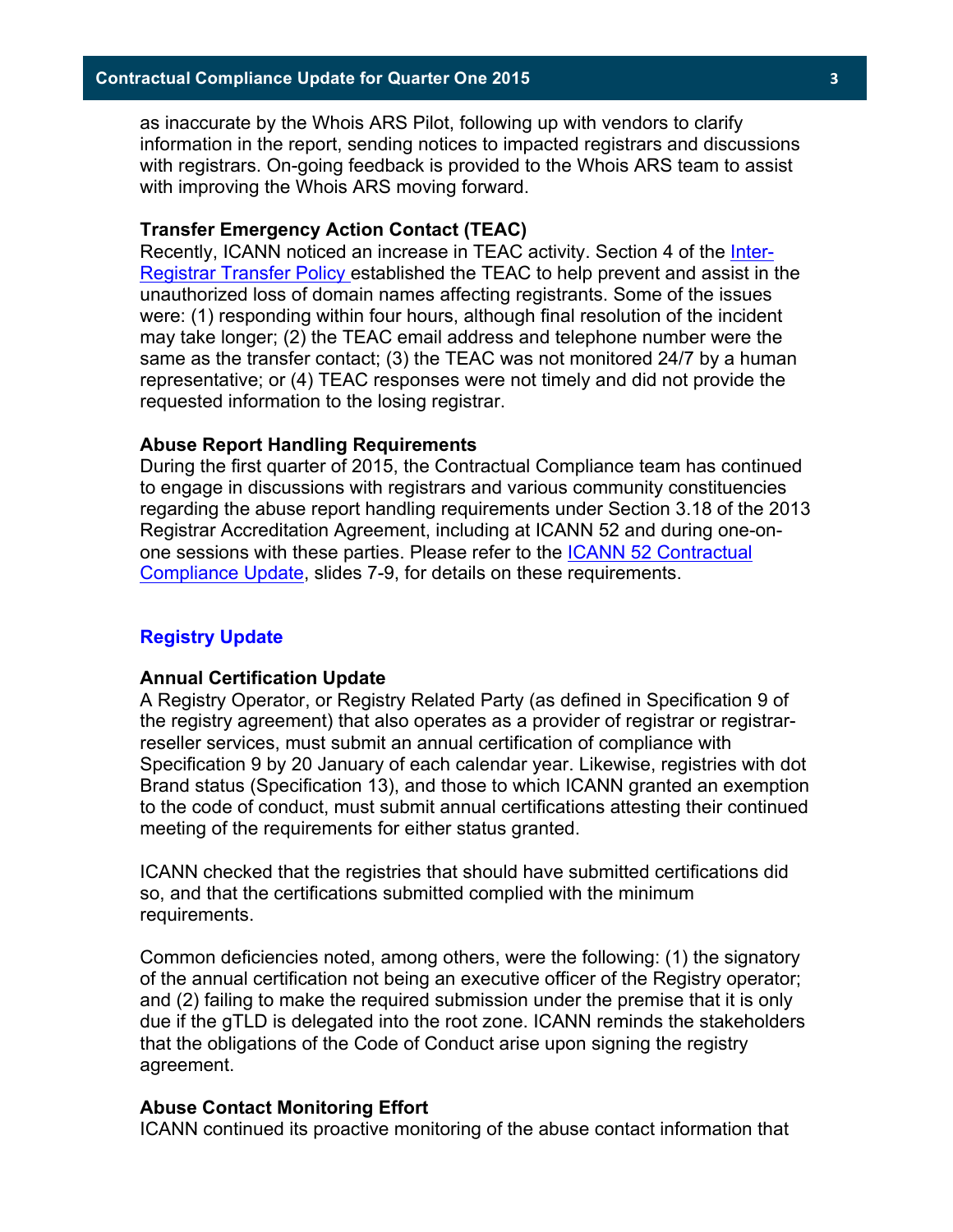registries under the New Registry Agreement must publish on their websites. By doing so, ICANN ensures that end-users, including but not limited to law enforcement agencies, find a point of contact to report malicious activities in the TLDs.

During this quarter, ICANN reviewed the websites of 64 top-level domains that started the Claims Period between 1 January 2015 and 31 March 2015. The number of non-compliance inquiries or notices to registries was lower than in the previous round of monitoring. Some of the deficiencies noted were the following: not displaying the required information at all, missing primary contact, or missing mailing address for abuse reports. ICANN is collaborating with the registries to remediate the non-compliance found.

#### **Public Interest Commitment Dispute Resolution Standing Panel Update**

To support ICANN's plans to expand the Standing Panel responsible for administering the Public Interest Commitment Dispute Resolution Procedure (PICDRP), the Contractual Compliance team collaborated with the Registry Services team during the interview and selection process. The candidates' diversity in geographic and cultural representation as well as experience was considered in completing the selection and composition of the Panel. More than 10 candidates were interviewed over the span of three weeks.

### *Audit Program Update*

### **New Registry Agreement Audit Update**

The New Registry Agreement audit program was launched in 2014. This was the first audit conducted for this agreement. Based on feedback received from the audited registry operators and comments brought up during ICANN 52, ICANN modified some of the questions in the audit request and implemented audit report improvements. ICANN plans to use the New Registry Agreement audit program published at this link https://www.icann.org/resources/pages/audits-2012-02-25 en in 2015.

The next round of the New Registry Agreement audit was initiated on 23 March 2015. A pre-audit notification was sent to all Registry Operators on 9 March 2015. Eleven Registry Operators were selected. Factors impacting the audit selections are based on three criteria: (1) Number of registered domains per TLD; (2) Includes International Domain Names, Sunrise, Trade Mark Claims and General availability TLDs; and (3) Includes gTLDs with voluntary Public Interest Commitments. Two outreach sessions were conducted on 25 March 2015 for the selected TLDs. The outreach presentation can be found at this link https://www.icann.org/resources/compliance/outreach.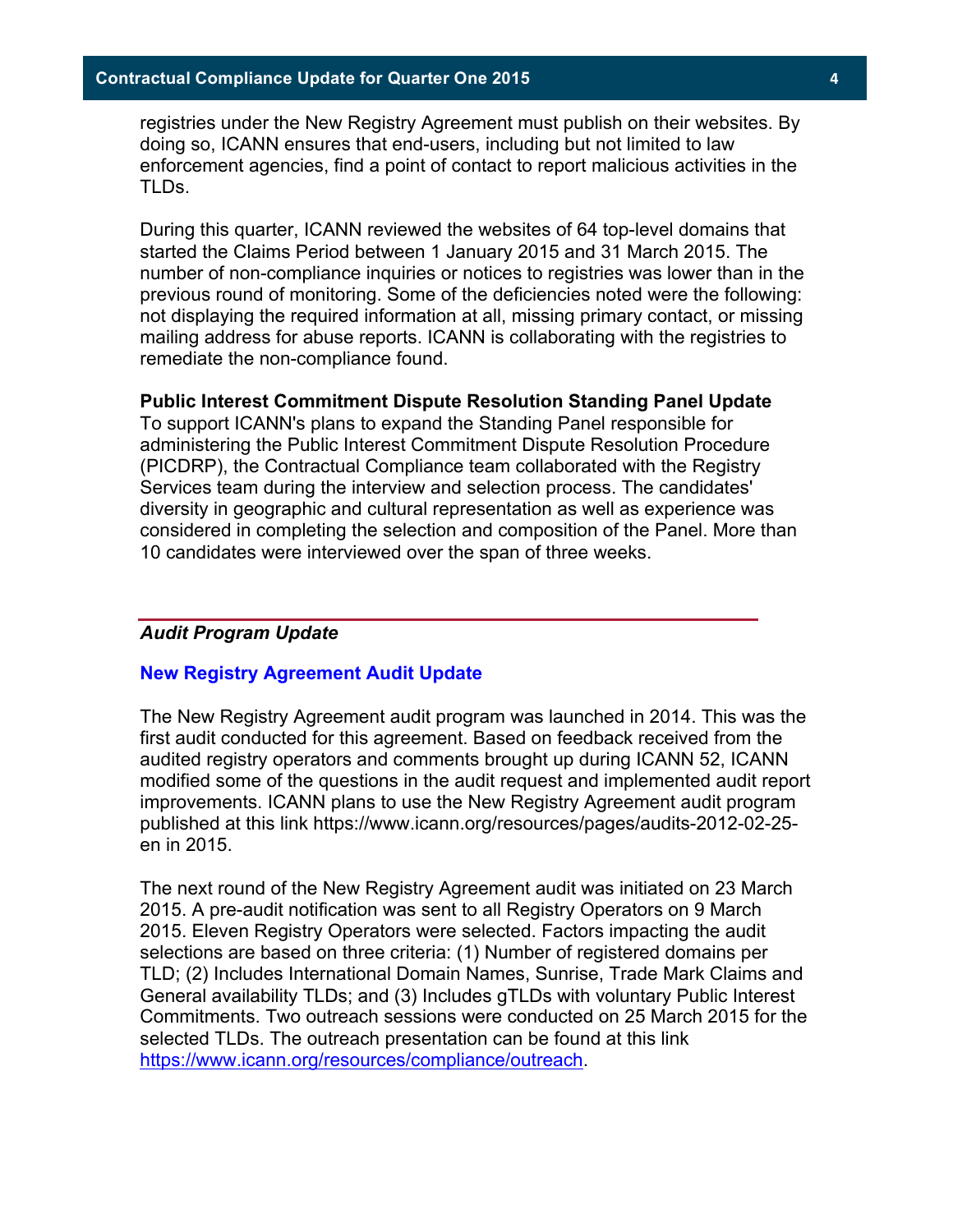### **Year Three of the Three-Year Audit Program**

The Year Three Audit program is in-progress; see timeline below. All audited parties are actively cooperating with the Contractual Compliance team. Some already received audit reports that do not require any follow-up; the rest are providing additional documentation, taking corrective action or developing a remediation plan to address a deficiency. Four registrars received Notices of Breach due to irresponsiveness to the audit request, as reported in the Contractual Compliance Update for December 2014. Two took action to become compliant and two were terminated.

| <b>Year Three Audit Program Milestone Dates</b> |                                                              |                              |                          |                                   |              |            |                               |                                            |              |            |
|-------------------------------------------------|--------------------------------------------------------------|------------------------------|--------------------------|-----------------------------------|--------------|------------|-------------------------------|--------------------------------------------|--------------|------------|
| <b>Pre-Audit</b><br><b>Notification</b>         | <b>RFI Notification Phase</b>                                |                              |                          | <b>Audit Phase</b>                |              |            |                               | <b>Reporting Phase   Remediation Phase</b> |              |            |
|                                                 | <b>RFI - 1st Notice</b>                                      | $RFI - 2nd$<br><b>Notice</b> | RFI-3rd<br><b>Notice</b> | RFI-3rd<br><b>Notice</b>          | <b>Start</b> | <b>End</b> | <b>Start</b>                  | End                                        | <b>Start</b> | <b>End</b> |
| 06-Oct-14                                       | 10/20/2014<br>*Outreach<br>session(s): 21 and<br>22 Oct 2014 |                              |                          | 11-Nov-14   18-Nov-14   24-Nov-14 | 01-Dec-14    |            | 06-Mar-15 09-Mar-14 23-Mar-15 |                                            | 09-Mar-15    | 29-May-15  |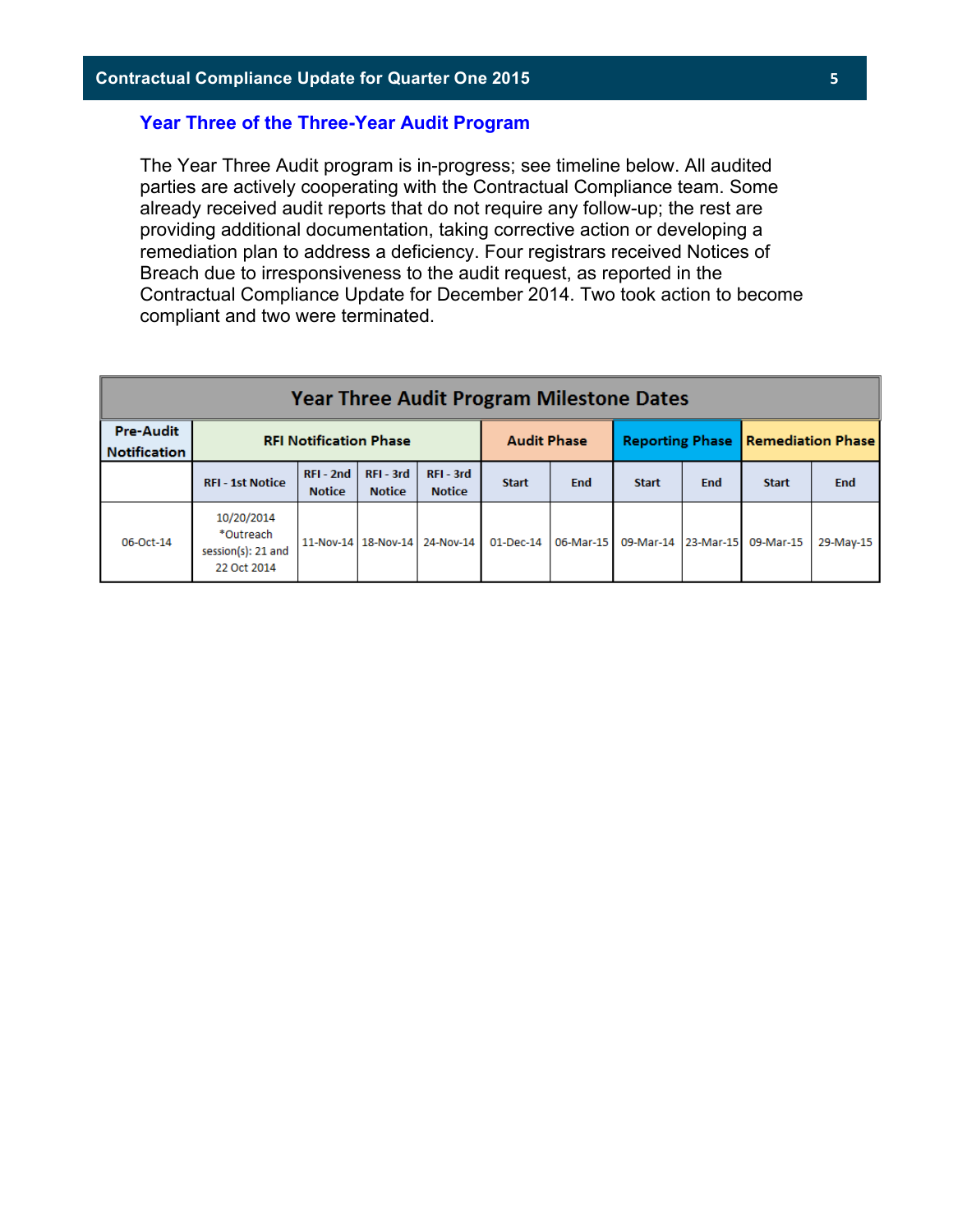## *Complaints Handling and Enforcement Summary*

## **Registrar - Volume Received Current Quarter**

**Jan-Mar 2015** 



| <b>Quantity</b><br>83<br>33<br>33<br>128 |
|------------------------------------------|
|                                          |
|                                          |
|                                          |
|                                          |
|                                          |
| 4                                        |
| 127                                      |
| 203                                      |
| 4                                        |
| 42                                       |
| 5                                        |
| 19                                       |
| 30                                       |
| 22                                       |
| 6                                        |
| 1,198                                    |
| 45                                       |
| 221                                      |
| 6,813                                    |
| 7                                        |
| 117                                      |
| 67                                       |
|                                          |
| 9,207                                    |
| 10,017                                   |
|                                          |

# **Registry - Volume Received Current Quarter**

**Jan-Mar 2015** 



| Type                                                  | <b>Quantity</b> |
|-------------------------------------------------------|-----------------|
| <b>BUSE CONTACT DATA</b>                              | ŗ               |
| <b>RDA</b>                                            | 13              |
| ULK ZFA                                               | 1 <sub>l</sub>  |
| ODE OF CONDUCT                                        | 5 <sub>4</sub>  |
| <b>MONTHLY REPORT</b>                                 | 2:              |
| IС                                                    | l               |
| <b>EGISTRY DATA ESCROW</b>                            | 108             |
| <b>EGISTRY FEES</b>                                   | 30              |
| <b>EGISTRY OTHER</b>                                  | 71              |
| <b>ESERVED NAMES/CONTROLLED</b><br><b>NTERRUPTION</b> | 3               |
| <b>R-DRP</b>                                          | ĵ               |
| LA                                                    | 73              |
| <b>UNRISE</b>                                         | Į               |
| <b>RS</b>                                             | 11              |
| <b>Total Complaints Processed</b>                     | 661             |

**Total Complaints Closed** 

695

**Complaints**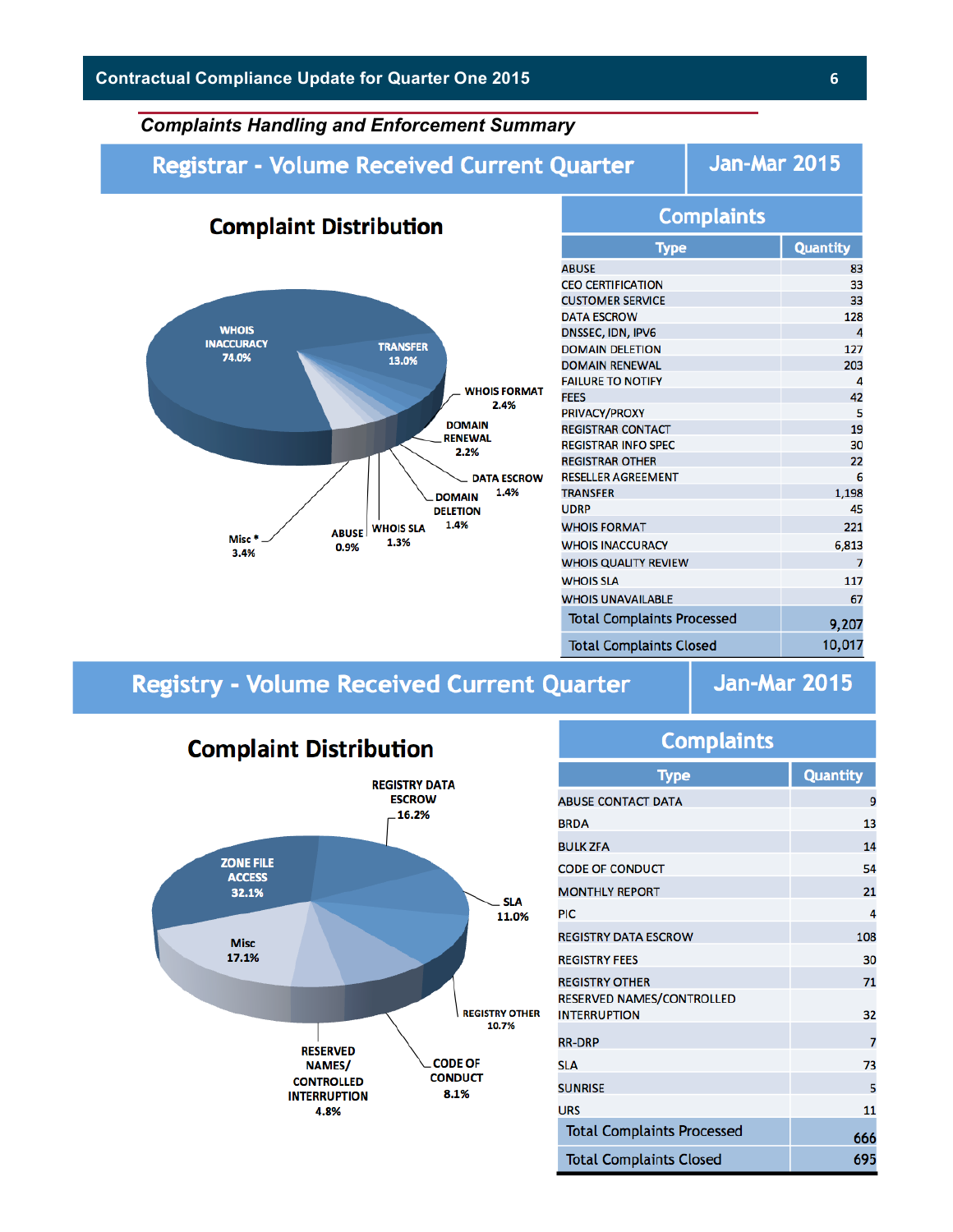# **Complaint Volume per Notification Cycle January - March 2015**



- Volume Received Current Quarter = tickets submitted in current quarter
- **Volume Closed before 1st Inquiry / Notice Sent** = number tickets closed before 1st Inquiry / Notice was sent in current quarter
- **Volume 1st Inquiry / Notice Sent** = number tickets where 1st Inquiry / Notice was sent in current quarter
- **Volume 2nd Inquiry / Notice Sent** = number tickets where 2nd Inquiry / Notice was sent in current quarter
- **Volume 3rd Inquiry / Notice Sent** = number tickets where 3rd Inquiry / Notice was sent in current quarter
- **Volume Enforcement** = number enforcements notices sent in current quarter
- **Volume Closed** = number tickets closed in current quarter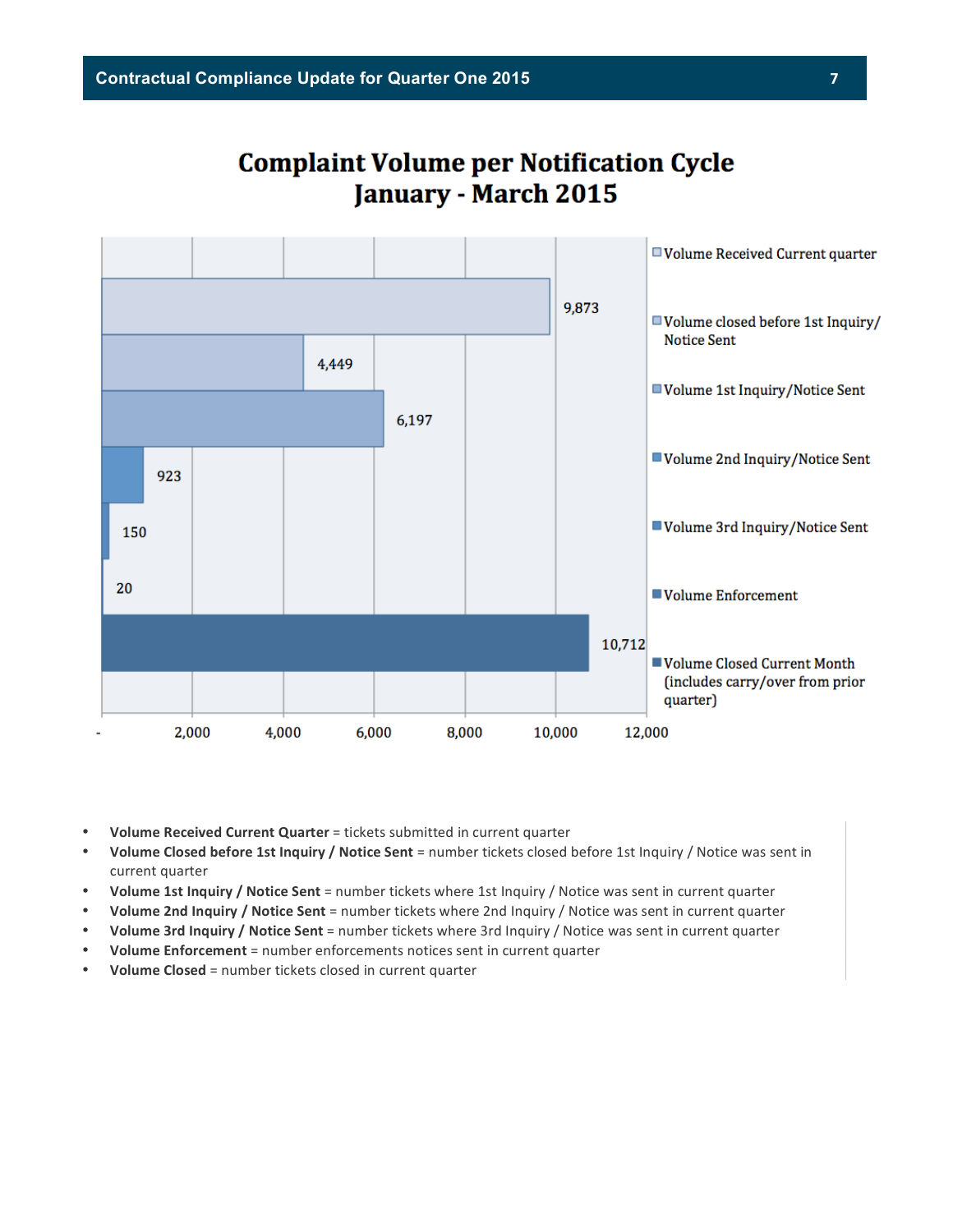## **Contractual Compliance Update for Quarter One 2015 8**

| <b>ENFORCEMENT ACTIVITY for JAN - MAR 2015</b> |               |                                              |                    |                                                                                                   |                                                                                                            |  |  |
|------------------------------------------------|---------------|----------------------------------------------|--------------------|---------------------------------------------------------------------------------------------------|------------------------------------------------------------------------------------------------------------|--|--|
| <b>SENT</b>                                    | <b>DUE</b>    | <b>NOTICE</b>                                |                    |                                                                                                   |                                                                                                            |  |  |
| <b>DATE</b>                                    | <b>DATE</b>   | <b>REGISTRAR</b>                             | <b>TYPE</b>        | <b>STATUS</b>                                                                                     | <b>FAILURE NOTICE BASIS</b>                                                                                |  |  |
| 5-Mar-<br>26-Mar-<br>15<br>15                  |               | <b>Mister Name</b>                           |                    | <b>Cure Period Extended</b>                                                                       | Escrow registration data (RAA 3.6)                                                                         |  |  |
|                                                | SARL          | <b>Breach</b>                                | Until 7 April 2015 | Provide Whois Services (RAA 3.3.1)                                                                |                                                                                                            |  |  |
|                                                |               |                                              |                    |                                                                                                   | Pay accreditation fees (RAA 3.9)                                                                           |  |  |
| 11-Mar-<br>15                                  | 1-Apr-<br>15  | Verelink, Inc.                               | Breach             | Breaches cured                                                                                    | Pay accreditation fees (RAA 3.9)                                                                           |  |  |
|                                                |               |                                              |                    |                                                                                                   | Pay accreditation fees (RAA 3.9)                                                                           |  |  |
|                                                |               |                                              | Breach             |                                                                                                   | Provide domain name data in the specified response<br>format (RAA-RDDS 1.4)                                |  |  |
|                                                |               |                                              |                    |                                                                                                   | Display link to ICANN's Registrant Educational<br>Information (RAA 3.16)                                   |  |  |
|                                                |               |                                              |                    |                                                                                                   | Publish on website name and position of officers<br>(RAA 3.17 and RIS)                                     |  |  |
| 17-Mar-                                        | 7-Apr-        | Shanghai Oweb                                |                    |                                                                                                   | Publish on website email address for abuse reports<br>(RAA 3.18.1)                                         |  |  |
| 15                                             | 15            | Network Co., Ltd                             |                    |                                                                                                   | Publish on website description of procedures for the<br>receipt and tracking of abuse reports (RAA 3.18.3) |  |  |
|                                                |               |                                              |                    |                                                                                                   | Publish on website link to Registrants' Benefits and<br>Responsibilities Specification (RAA 3.7.10)        |  |  |
|                                                |               |                                              |                    |                                                                                                   | Provide a policy consistent with the requirements of<br>2.1 of the ERRP                                    |  |  |
|                                                |               |                                              |                    |                                                                                                   | Display renewal/redemption fees (ERRP 4.1)                                                                 |  |  |
|                                                |               |                                              |                    |                                                                                                   | Display correct ICANN Logo on website (RAA Logo<br>License Appendix)                                       |  |  |
|                                                |               |                                              |                    |                                                                                                   | Complete and provide Compliance Certificate (RAA<br>3.15)                                                  |  |  |
| $17-Mar-$<br>15                                | 7-Apr-<br>15  | OpenTLD B.V.                                 | Breach             |                                                                                                   | Display correct ICANN Logo on website (RAA Logo<br>License Appendix)                                       |  |  |
|                                                |               |                                              |                    |                                                                                                   | Escrow registration data (RAA 3.6)                                                                         |  |  |
|                                                |               |                                              |                    |                                                                                                   | Pay accreditation fees (RAA 3.9)                                                                           |  |  |
| $20$ -Mar-<br>15                               |               | Identify.com<br><b>Web Services LLC</b>      | <b>Termination</b> | Effective: 17 April<br>2015                                                                       | Cure any RAA breach within 15 working days (RAA<br>5.3.4)                                                  |  |  |
|                                                |               |                                              |                    |                                                                                                   | Maintain and provide communication records (RAA<br>3.4.2/3)                                                |  |  |
| 30-Mar-                                        | 20-Apr-<br>15 | Everyones<br>Internet, Ltd. dba<br>SoftLayer | Breach             |                                                                                                   | Link to ICANN's registrant rights and responsibilities<br>website (RAA 3.15)                               |  |  |
| 15                                             |               |                                              |                    |                                                                                                   | Display renewal/redemption fees (ERRP 4.1)                                                                 |  |  |
|                                                |               |                                              |                    |                                                                                                   | Display methods used to deliver pre- and post-<br>expiration notifications (ERRP 4.2)                      |  |  |
|                                                |               |                                              |                    |                                                                                                   | Escrow registration data (RAA 3.6)                                                                         |  |  |
| 5-Feb-<br>15                                   | 26-Feb-<br>15 | DropLabel.com,<br>Inc.                       | Breach             | <b>Cure Period Extended</b><br>Until 18 March 2015;<br>Cure Period Extended<br>Until 1 April 2015 | Maintain and provide information required by the Registrar<br>Information Specification (RAA 3.17)         |  |  |
|                                                |               |                                              |                    |                                                                                                   | Publish on website name and position of officers (RAA 3.17<br>and RIS)                                     |  |  |
|                                                |               |                                              |                    |                                                                                                   | Publish on website email address for abuse reports (RAA                                                    |  |  |
|                                                |               |                                              |                    |                                                                                                   | 3.18.1                                                                                                     |  |  |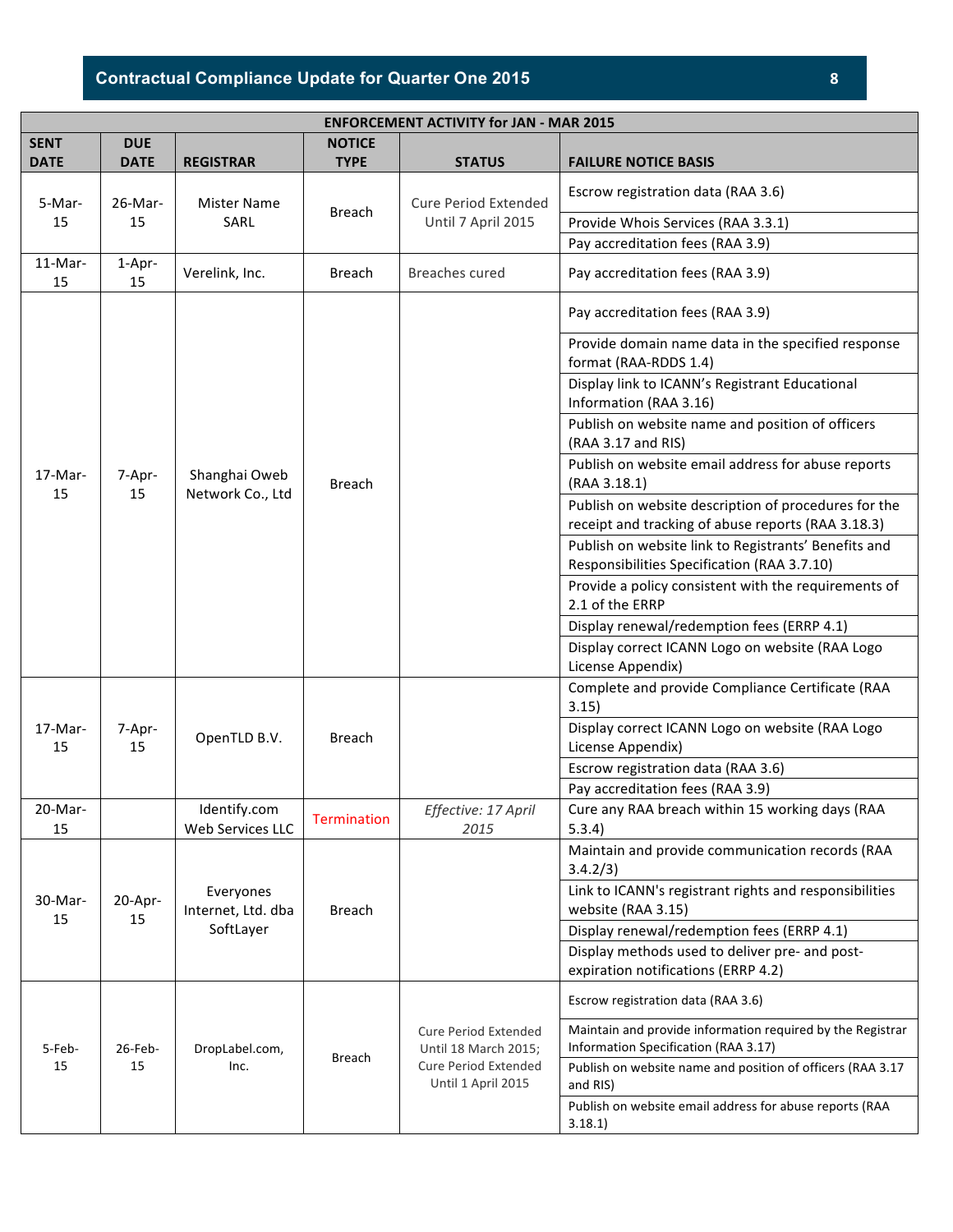|                  |                  |                                                    |                    |                                                                                                          | Maintain and provide records related to abuse reports (RAA<br>3.18.3)                            |
|------------------|------------------|----------------------------------------------------|--------------------|----------------------------------------------------------------------------------------------------------|--------------------------------------------------------------------------------------------------|
|                  |                  |                                                    |                    |                                                                                                          | Provide Whois Services (RAA 3.3.1)                                                               |
|                  |                  |                                                    |                    |                                                                                                          | Publish on website auto-renew and deletion policy (RAA<br>3.7.5.5)                               |
|                  |                  |                                                    |                    |                                                                                                          | Display renewal/redemption fees (ERRP 4.1)                                                       |
| $19$ -Feb-<br>15 | 12-Mar-<br>15    | <b>Tirupati Domains</b><br>and Hosting Pvt<br>Ltd. | <b>Breach</b>      | <b>Breaches Cured</b>                                                                                    | Pay accreditation fees (RAA 3.9)                                                                 |
| $24$ -Feb-       | 17-Mar-          | Identify.com Web<br>Services LLC                   | <b>Breach</b>      |                                                                                                          | Maintain and provide communication records (RAA 3.4.2/3)                                         |
| 15               | 15               |                                                    |                    |                                                                                                          | Provide Whois Services (RAA 3.3.1)                                                               |
|                  |                  |                                                    |                    |                                                                                                          | Pay accreditation fees (RAA 3.9)                                                                 |
|                  |                  |                                                    |                    |                                                                                                          | Investigate and respond to abuse reports (RAA<br>3.18.1                                          |
|                  |                  |                                                    | <b>Breach</b>      | Data and Documents<br>Under Review by                                                                    | Maintain and provide records related to abuse<br>reports (RAA 3.18.3)                            |
| $9-Ian-$<br>15   | $30$ -Jan-<br>15 | Netlynx Inc.                                       |                    | ICANN; Cure Period<br>Extended Until 6                                                                   | Maintain and provide communication records (RAA<br>3.4.2/3)                                      |
|                  |                  |                                                    |                    | February 2015;<br><b>Breaches Cured</b>                                                                  | Publish on website information required by the<br>Registrar Information Specification (RAA 3.17) |
|                  |                  |                                                    |                    |                                                                                                          | Display correct ICANN Logo on website (RAA Logo<br>License Appendix)                             |
|                  |                  |                                                    |                    |                                                                                                          | Provide domain name data in the specified response<br>format (RAA-RDDS 1.4)                      |
|                  | 3-Feb-<br>15     | <b>ELB Group Inc</b>                               | <b>Breach</b>      | <b>Breaches Cured</b>                                                                                    | Publish on website name and position of officers<br>(RAA 3.17 and RIS)                           |
| $13$ -Jan-       |                  |                                                    |                    |                                                                                                          | Publish on website email address for abuse reports<br>(RAA 3.18.1)                               |
| 15               |                  |                                                    |                    |                                                                                                          | Maintain and provide records related to abuse<br>reports (RAA 3.18.3)                            |
|                  |                  |                                                    |                    |                                                                                                          | Publish on website auto-renew and deletion policy<br>(RAA 3.7.5.5)                               |
|                  |                  |                                                    |                    |                                                                                                          | Pay accreditation fees (RAA 3.9)                                                                 |
|                  |                  |                                                    |                    | <b>Cure Period Extended</b>                                                                              | Pay accreditation fees (RAA 3.9)                                                                 |
|                  |                  | Visesh                                             |                    | Until 23 February                                                                                        | Display renewal/redemption fees (ERRP 4.1)                                                       |
| $15$ -Jan-<br>15 | 6-Feb-<br>15     | Infotecnics Ltd.<br>d/b/a<br>Signdomains.com       | <b>Breach</b>      | 2015; Cure Period<br>Extended Until 18<br>March 2015; Cure<br>Period Extended Until<br>30 March 2015     | Display correct ICANN Logo on website (RAA Logo<br>License Appendix)                             |
| $15$ -Jan-<br>15 |                  | WebZero, Inc.                                      | <b>Termination</b> | Effective: 13 February<br>2015                                                                           | Cure any RAA breach within 15 working days (5.3.4<br>RAA)                                        |
| $15$ -Jan-<br>15 |                  | <b>Black Ice</b><br>Domains, Inc.                  | <b>Termination</b> | Effective: 13 February<br>2015                                                                           | Cure any RAA breach within 15 working days (5.3.4<br>RAA)                                        |
|                  |                  |                                                    |                    | Data and Documents<br>Under Review by                                                                    | Provide domain name data in the specified response<br>format (RAA-RDDS 1.4)                      |
| $20$ -Jan-<br>15 | $10$ -Feb-<br>15 | Net 4 India<br>Limited                             | Breach             | ICANN; Cure Period<br>Extended Until 17<br>February 2015; Cure<br>Period Extended Until<br>31 March 2015 | Maintain and provide records related to abuse<br>reports (RAA 3.18.3)                            |
|                  |                  |                                                    |                    |                                                                                                          | Display correct ICANN Logo on website (RAA Logo<br>License Appendix)                             |